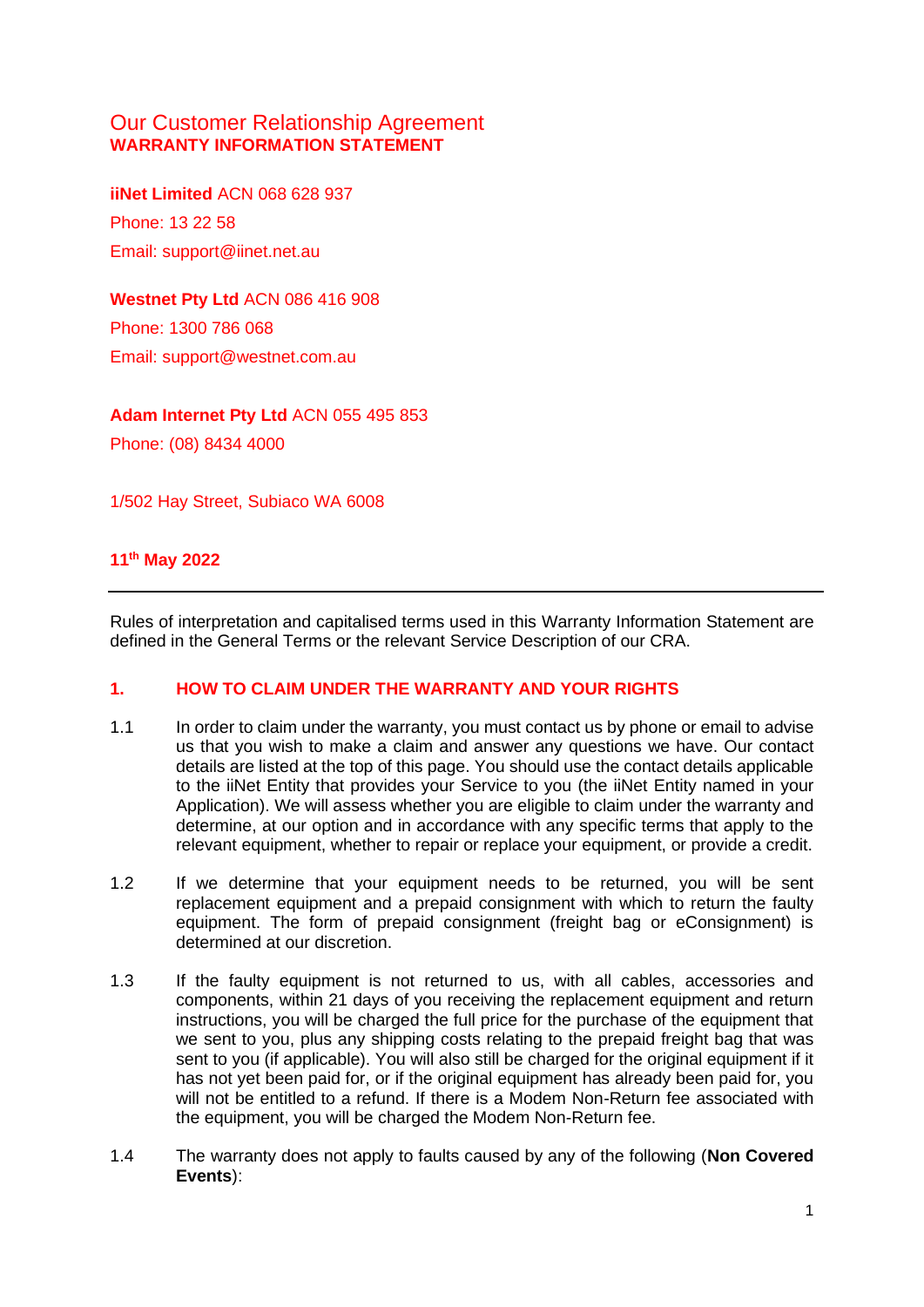#### **IINET GROUP CRA – WARRANTY INFORMATION STATEMENT**

- (a) any equipment not supplied by us;
- (b) any interference with or modification to the equipment or a failure to use it in accordance with instructions; or
- (c) damage caused by you or someone who has used the equipment (for example misuse or exposure to liquid or excessive heat); or
- (d) an external event (for example a fire or flood).
- 1.5 If on inspection of the returned equipment we determine that the fault was caused by a Non Covered Event, you will be charged for the original equipment or any applicable Modem Non-return fee (or if the original equipment has already been paid for, you will not be entitled to a refund) and the replacement equipment, unless:
	- (a) you have not used the replacement equipment; and
	- (b) you return it to us in its unopened packaging,

in which case, you will not be charged for the replacement equipment.

- 1.6 The repair or replacement of equipment may result in loss of data (such as loss of telephone numbers stored on your handset).
- <span id="page-1-0"></span>1.7 Goods presented for repair may be replaced by refurbished goods of the same type rather than being repaired. Refurbished parts may be used to repair the goods. If your equipment is replaced with refurbished equipment, the warranty applies in relation to that refurbished equipment from the remainder of the original Warranty Period or thirty days, whichever is longer.
- 1.8 Clauses [1.2](#page-0-0) to [1.7](#page-1-0) above do not apply to:
	- (a) the equipment provided in conjunction with the IPTV Service as described in clause 3 below.
- 1.9 The benefits given to you by this warranty are in addition to other rights and remedies you may have at law.
- 1.10 Our goods come with guarantees that cannot be excluded under the Australian Consumer Law. You are entitled to a replacement or refund for a major failure and compensation for any other reasonably foreseeable loss or damage. You are also entitled to have the goods repaired or replaced if the goods fail to be of acceptable quality and the failure does not amount to a major failure.
- 1.11 This warranty is given by the iiNet Entity named in your Application. You can contact us by phone or email if you have any questions regarding this warranty. Our contact details are listed at the top of this document.

#### **2. WARRANTY PERIODS**

2.1 You must notify us of the fault with your equipment within the applicable Warranty Period (beginning from the date you purchased the equipment or from the date your underlying service was activated) as follows: